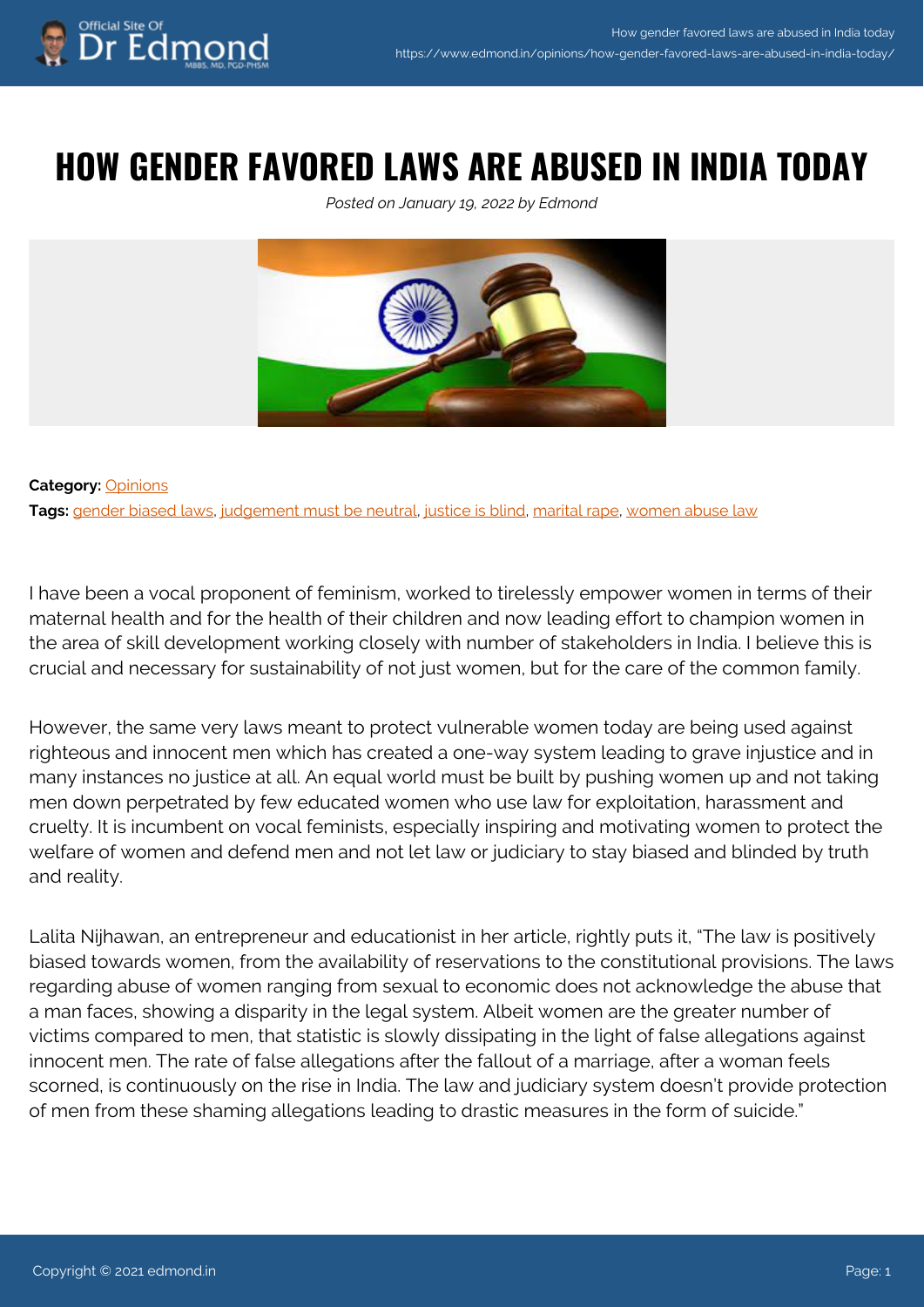# Official Site Of<br>Dr Edmond

In 2019, police from Rohini arrested six women who honey trapped a man to extort money.

There are also instances where women shameless demand alimony in a failed marriage merely to make money without ever contributing anything to the marriage or the new home, promoting legal extortion. Lately the Honorable Courts have taken cognizance of this fact.

Recently couple of months ago, two instances of woman killing husband with axe in Tumkur, Karnataka and also in Uttarakashi has surfaced. The manner in which men are being tortured is changing rapidly in urban spaces and the cruelty done to men is a growing trend peddled by educated women who interpret law to favour them by legal and illegal means.

In another instance, Advocate Juhi Damodar from the Bombay High Court points out that "The rise of divorce cases in India among the educated and affluent speaks volumes about the mindset of Indians. One out of every two marriages is heading into a divorce. When a man trapped in such marriage seeks divorce, the wife may apply delaying tactics to coerce him to shell out huge sums. Law is now used as playground for extortion and many cases are following the same pattern. Tactics like taking advantage of the pandemic, applying for transfer petition etc to harass the husband and delay divorce proceedings is on the rise."

It calls for wisdom that working women do not deserve alimony of any sort and such historical practices must be immediately abolished if we sincerely aim to create a gender equal world. Struggles of men, the righteous men who have supported women all their lives must be vehemently defended by all.

#### **The law and order machinery affected**

The police have become overwhelmed and also surprised at the rate at which honey-trapping in family matters is rising with women faking educational qualifications, entering into marriages for fame and money and suppressing material facts to arm-twist law to favour them.

Dr. Avneet Randhawa, a former Army official, points out that women these days take money and gold from marriages and walk off clean under divorce gaining wealth, at times some of them also get serially married.

#### **Overwhelmed Judiciary**

Family Courts must arrive at a time bound solution to dispose off family matters in the interest of justice, taking into account the youthful years that remain for individuals aggrieved. Anything that drags for more than 6 months to a year is a judicial failure and the burden of quality-of-life lost falls